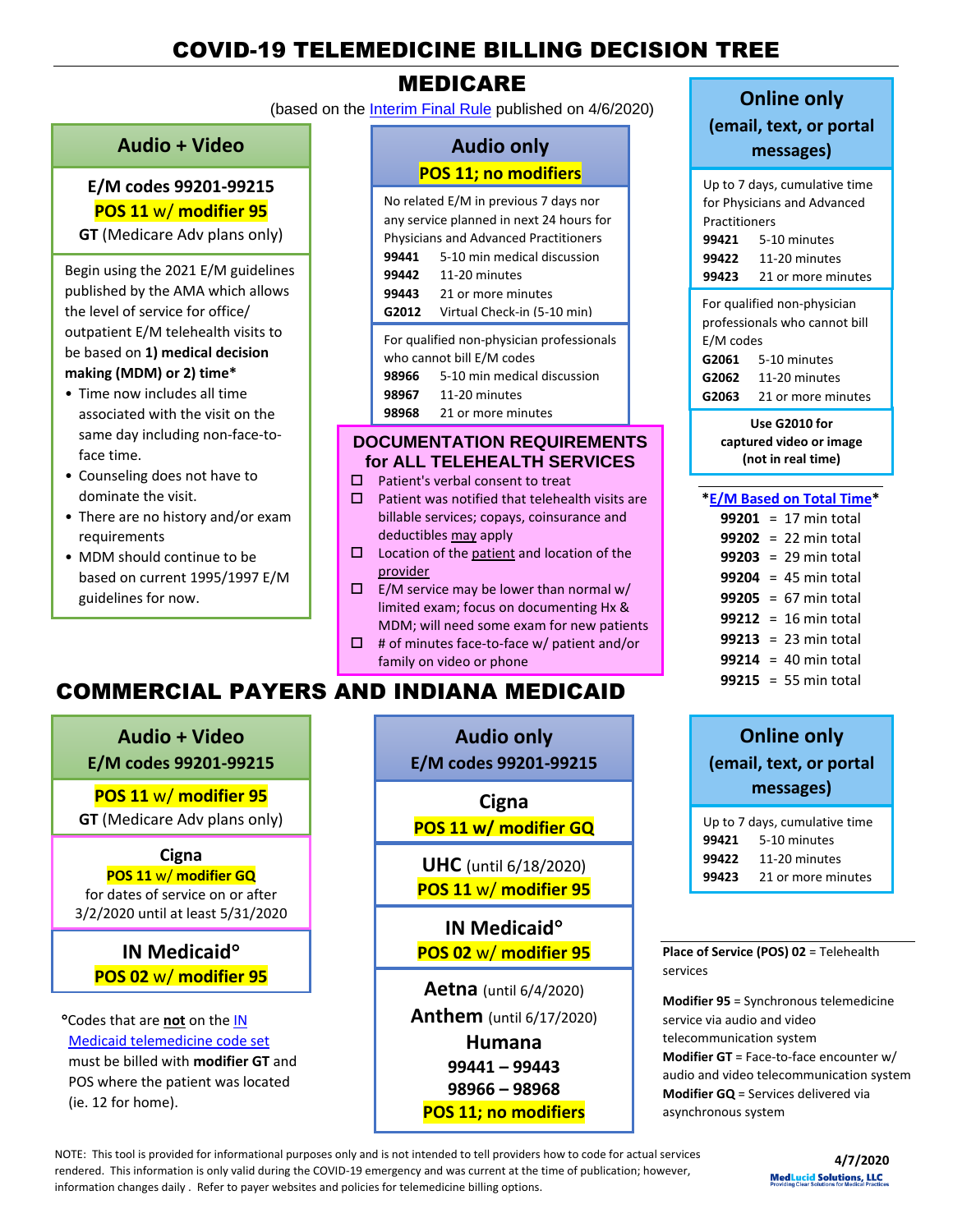#### **[AETNA](https://www.aetna.com/health-care-professionals/provider-education-manuals/covid-faq.html#acc_link_content_section_responsivegrid_copy__responsivegrid_accordion_12)**

For the next 90 days Aetna will cover **minor acute evaluation and management services care services rendered via telephone. A visual connection is not required. For general medicine and behavioral health visits – a synchronous audiovisual connection is still required**. Aetna's telemedicine policy is available to providers on the NaviNet and Availity portals. (**99441-99443 for telephone only)**

#### **[ANTHEM](https://providernews.anthem.com/georgia/article/information-from-anthem-for-care-providers-about-covid-19-4)**

Anthem does not cover telephone-only services today (with limited state exceptions) **but we are providing this coverage for 90 days effective March 19, 2020,** to reflect the concerns we have heard from providers about the need to support continuity of care for Plan members during extended periods of social distancing. Anthem will cover telephone-only medical and behavioral health services from in-network providers and out-of-network providers when required by state law. Anthem will waive associated cost shares for in-network providers only except where a broader waiver is required by law. Exceptions include chiropractic services, physical, occupational, and speech therapies. These services require face-to-face interaction and therefore are not appropriate for telephone-only consultations. Self-insured plan sponsors may opt out of this program.

#### **[CIGNA](https://static.cigna.com/assets/chcp/resourceLibrary/medicalResourcesList/medicalDoingBusinessWithCigna/medicalDbwcCOVID-19.html)**

Services can be performed by phone, video, or both. **Usual face-to-face E/M code, append with GQ modifier and POS service normally billed.**

#### **[CMS MEDICARE](https://www.cms.gov/files/document/covid-19-physicians-and-practitioners.pdf)**

For **Medicare**, the level of service for office/outpt E/M telehealth visits can be based on MDM or time. Time now includes all time associated on the same day including non-face-to-face time. Counseling does not have to dominates the visit. MDM should be based on current 95/97 Guidelines.

A broad range of clinicians can now provide certain services by **telephone** to their patients with CPT codes **98966-98968 or 99441-99443** or as **eVisits** with codes **99421-99423 or G2061-G2063.**

#### **[HUMANA](https://www.humana.com/provider/coronavirus/telemedicine)**

Humana understands that not all telehealth visits will involve the use of both video and audio interactions. For providers or members who don't have access to secure video systems, we will **temporarily accept telephone (audio-only) visits. These visits can be submitted and reimbursed as telehealth visits.** Please follow CMS or statespecific guidelines and bill as you would a standard telehealth visit.

#### **[IN MEDICAID](http://provider.indianamedicaid.com/ihcp/Bulletins/BT202034.pdf)**

Any IHCP-covered service – aside from the exclusions listed in **BT202022** and speech, occupational, and physical therapies – can be provided through audio-only, given that the service can reasonably be provided through audioonly communication. Some services may be better provided through video; however, the IHCP acknowledges some patients may not have access to video communication. Executive Order 2020-13 excludes speech, occupational and physical therapies from audio-only telemedicine.

#### **[UHC](https://www.uhcprovider.com/en/resource-library/news/Novel-Coronavirus-COVID-19/covid19-telehealth-services/covid19-telehealth-services-telehealth.html)**

#### **Audio-only Services Billed with E/M Codes**

For commercial, Medicaid and Medicare Advantage members, UnitedHealthcare has waived audio-video requirements and will reimburse telehealth services provided through live, interactive audio-visual or audio-only transmission to new or existing patients whose medical benefit plans cover telehealth services, unless otherwise permitted by state law.

NOTE: This tool is provided for informational purposes only and is not intended to tell providers how to code for actual services rendered. This information is only valid during the COVID-19 emergency and was current at the time of publication; however, information changes daily . Refer to payer websites and policies for telemedicine billing options.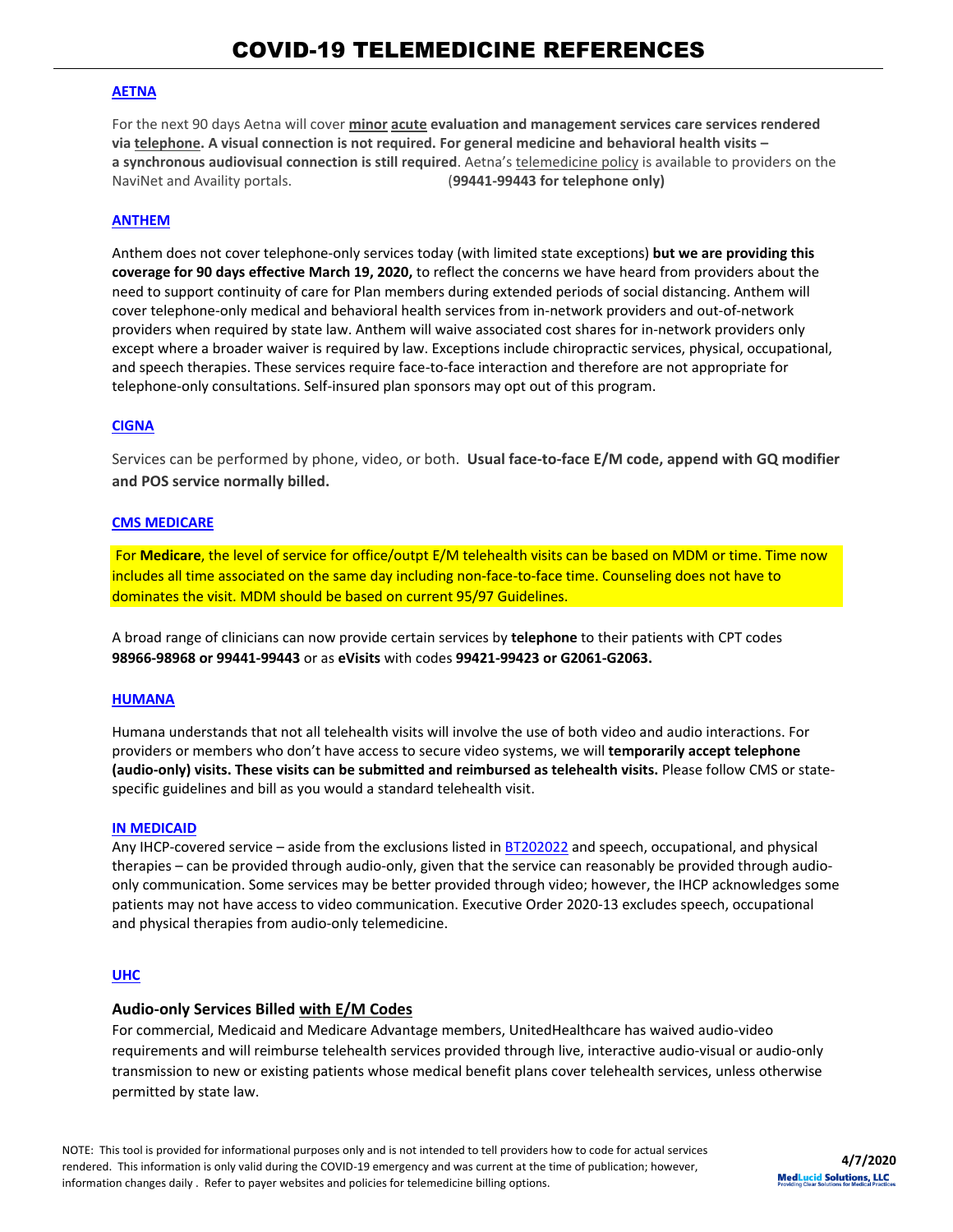Under the Families First legislation all health plans are required to provide coverage of COVID-19 testing without cost sharing to patients. Do not charge copays or co-insurance for these services. Do not collect any money for self-pay patients related to COVID-19 testing or services. Federal funding will be available to cover these expenses.

| <b>PAYER</b>    | <b>COST SHARING for COVID-19 Treatment</b> | <b>COST SHARING for Telehealth Services</b>   |
|-----------------|--------------------------------------------|-----------------------------------------------|
| <b>Medicare</b> | May apply based on services                | Copays and coinsurance may apply              |
|                 |                                            | May be waived without penalty or sanctions    |
| Aetna           | Waived for inpatient admissions or health  | Waived until June 4, 2020                     |
|                 | complications associated with COVID-19     |                                               |
| <b>Anthem</b>   | Waived (through May 31, 2020)              | Waived (March 17 - June 15, 2020)             |
| <b>Cigna</b>    | Waived (through May 31, 2020)              | Waived (through May 31, 2020)                 |
| <b>Humana</b>   | Waived for in-network and out-of-network   | Waived for participating/in-network providers |
|                 | providers                                  |                                               |
| <b>UHC</b>      | Waived (through May 31, 2020)              | Waived (March 31, 2020 - June 18, 2020) for   |
|                 |                                            | in-network telehealth visits for medical,     |
|                 |                                            | outpatient behavioral and PT/OT/ST            |

NOTE: Waiver of cost-sharing is optional, although encouraged, for all self-funded plans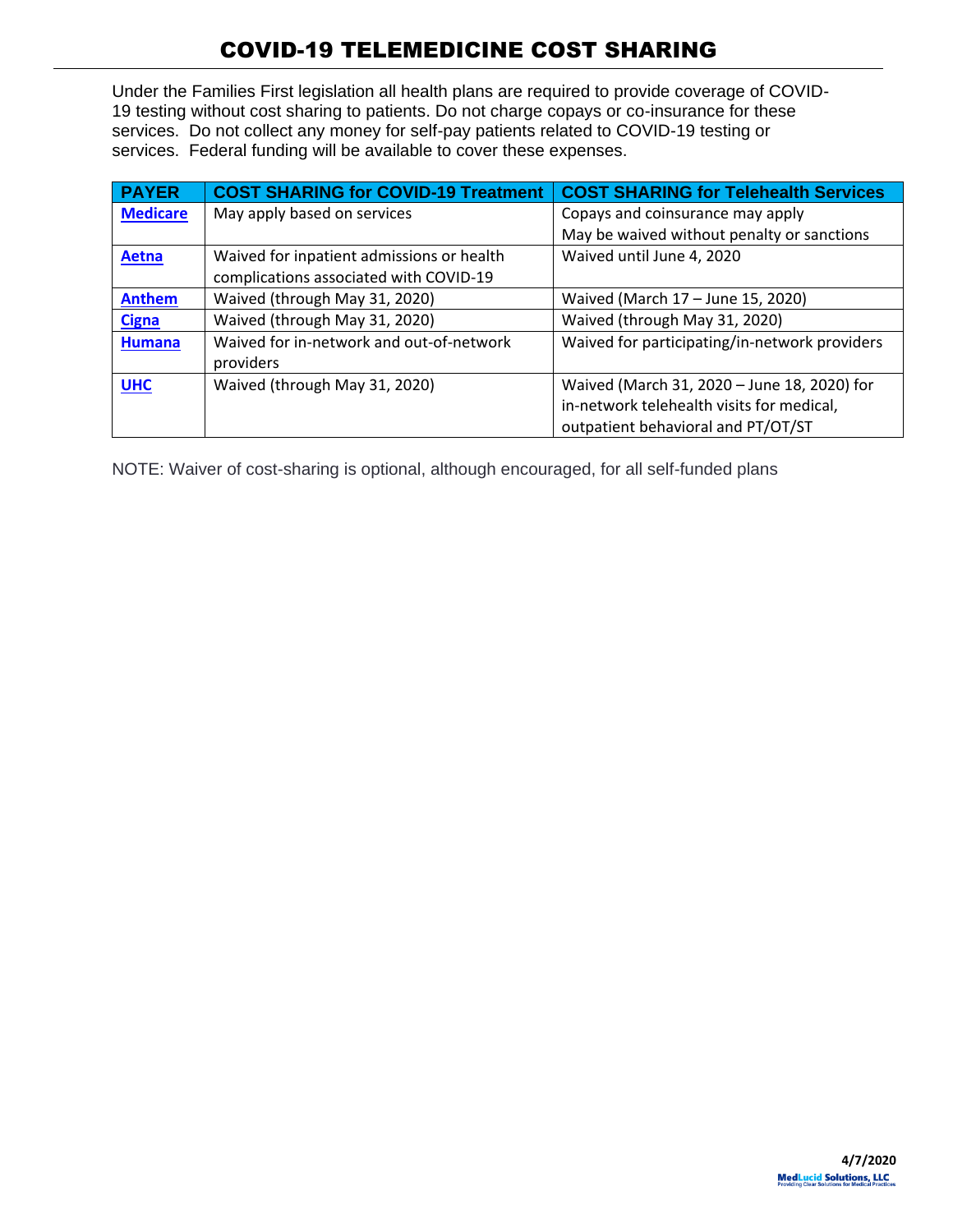## **COVERED TELEHEALTH SERVICES**

- Starting on March 6, 2020, Medicare can pay for telehealth services, including **office, hospital, and other visits** furnished by physicians and other practitioners to patients located anywhere in the country, including in a patient's place of residence.
- For Medicare telehealth services, **report the POS code that would have been reported had the service been furnished in person with modifier 95**. This will allow for services to be paid at the same rate they would have been paid if the services were furnished in person.
- Professional consultations, office visits, and office psychiatry services that are currently on the list of telehealth services **require the use of interactive audio and video equipment.**
- The following codes have been added to the list of services that can be provided via telehealth
	- o **Emergency Department Visits:** CPT codes 99281-99285
	- o **Initial and Subsequent Observation, and Observation Discharge Day Management:** CPT codes 99217-99220, 99224-99226, 99234-99236
	- o **Initial hospital care and hospital discharge day management:** CPT codes 99221-99223, 99238- 99239
	- o **Initial nursing facility visits and nursing facility discharge day management:** CPT codes 99304- 99306, 99315-99316
	- o **Critical Care Services:** CPT codes 99291-99292
	- o **Domiciliary, Rest Home, or Custodial Care services:** CPT codes 99327-99238, 99334-99338
	- o **Home Visits:** CPT codes 99341-99345, 99347-99350
	- o **Inpatient Neonatal and Pediatric Critical Care:** CPT codes 99468-99649, 99471-99476
	- o **Initial and Continuing Intensive Care Services:** CPT codes 99477-99480
	- o **Care Planning for Patients with Cognitive Impairment:** CPT code 99483
	- o **Group Psychotherapy:** CPT code 90853
	- o **End-Stage Renal Disease (ESRD) Services:** CPT codes 90952-90953, 90959, 90962
	- o **Psychological and Neuropsychological Testing:** CPT codes 96130-96133, 96136-96139
	- o **Therapy Services:** CPT codes 97161-97168, 97110, 97112, 97116, 97535, 97750, 97755, 97760- 97761, 92521-92524, 92507
	- o **Radiation Treatment Management Services:** CPT code 77427
- Frequency restrictions are lifted for each of the following listed codes for subsequent inpatient visits and subsequent NF visits furnished via Medicare telehealth for the duration of the PHE for the COVID-19 pandemic:
	- o **Subsequent Inpatient Visits:** CPT codes 99231-99233
	- o **Subsequent Nursing Facility Visits:** CPT codes 99307-99310
	- o **Critical Care Consultation Services:** HCPCS codes G0508-G0509
	- o **Required "Hands-on" Visits for ESRD Monthly Capitation Payments:** CPT codes 90951- 90955, 90957-90970

## **LEVEL OF OFFICE/OUTPATIENT E/M SERVICES BASED ON MDM OR TIME**

On an interim basis, we are revising our policy to specify that the office/outpatient E/M level selection for these services when furnished via telehealth can be based on MDM or time, with time defined as **all of the time associated with the E/M on the day of the encounter**; and to remove any requirements regarding documentation of history and/or physical exam in the medical record.

## **SUPERVISION REQUIREMENTS FOR INCIDENT-TO SERVICES**

Use of real-time, audio and video telecommunications technology allows for a billing practitioner to observe the patient interacting with or responding to the in-person clinical staff through virtual means, and thus, their availability to furnish assistance and direction could be met without requiring the physician's physical presence in that location.